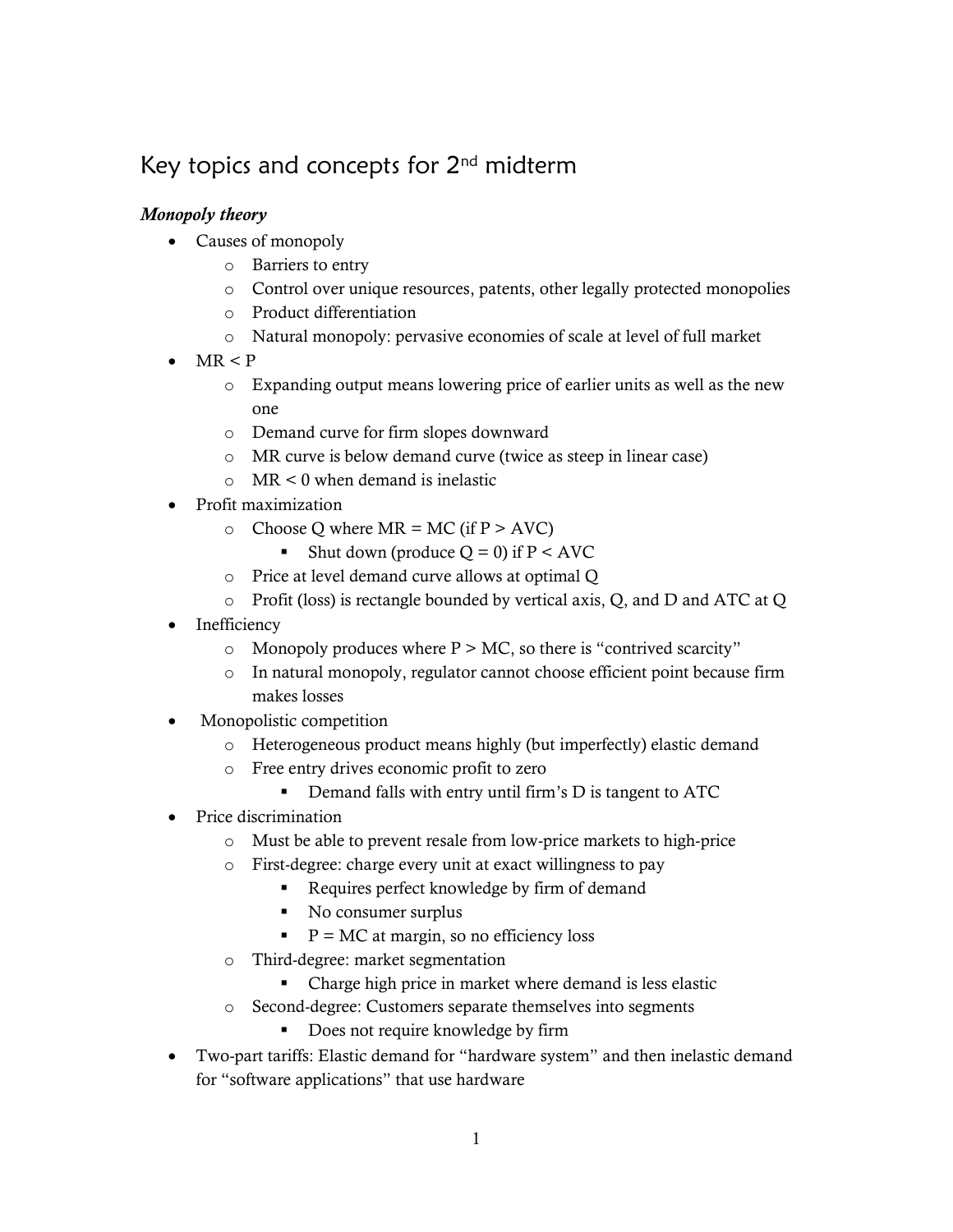# *Oligopoly*

- Few producers means strategic interaction among firms
- Some barriers to entry allow some profits to persist
- Game theory to analyze strategic interaction
	- o Nash equilibrium: each player is doing best given what others do
	- o Reaction function gives optimal response to other
	- $\circ$  Dominant strategy = same decision regardless of what other does
- Collusion is prisoners' dilemma game and tends to break down
- Cournot model
	- o Each takes other's Q as given and decides own Q to max profit
	- o Outcome is between collusion (monopoly) and competition
- Bertrand model
	- o Each takes other's P as given and decides own P to max profit
	- $\circ$  Leads to price wars and P = MC if homogeneous product
- Stackelberg model
	- o One dominant firm sets decision taking into account the responses from the fringe firms, which are too small to affect leader individually
- Common games
	- o Prisoners' dilemma
	- o Battle of sexes
	- o "Mixed strategy" games such as penalty kicks
	- o Grim and maximin strategies
	- o Repeated games vs. one-shot
	- o Sequential games in which one player moves first

# *Factor markets*

- $\bullet$  MRP = MR  $\times$  MP
- If firm is competitive in output market,  $MR = P$  and  $MRP = P \times MP$
- If firm is price taker in input market (usual) then max profit at  $MRP =$  price of input
	- $\circ$  This is same condition as MR = MC in output market
	- o Firm's demand curve for input is MRP curve (w on vertical axis and L on horizontal)
- Industry input demand is more elastic then horizontal sum of firms' individual demands because of change in output price as higher input price is passed through to output
- Long-run demand is more elastic than short-run due to options for substitution
- Economic rents are "producer surplus" in input market: payments to factors in excess of their "reservation" price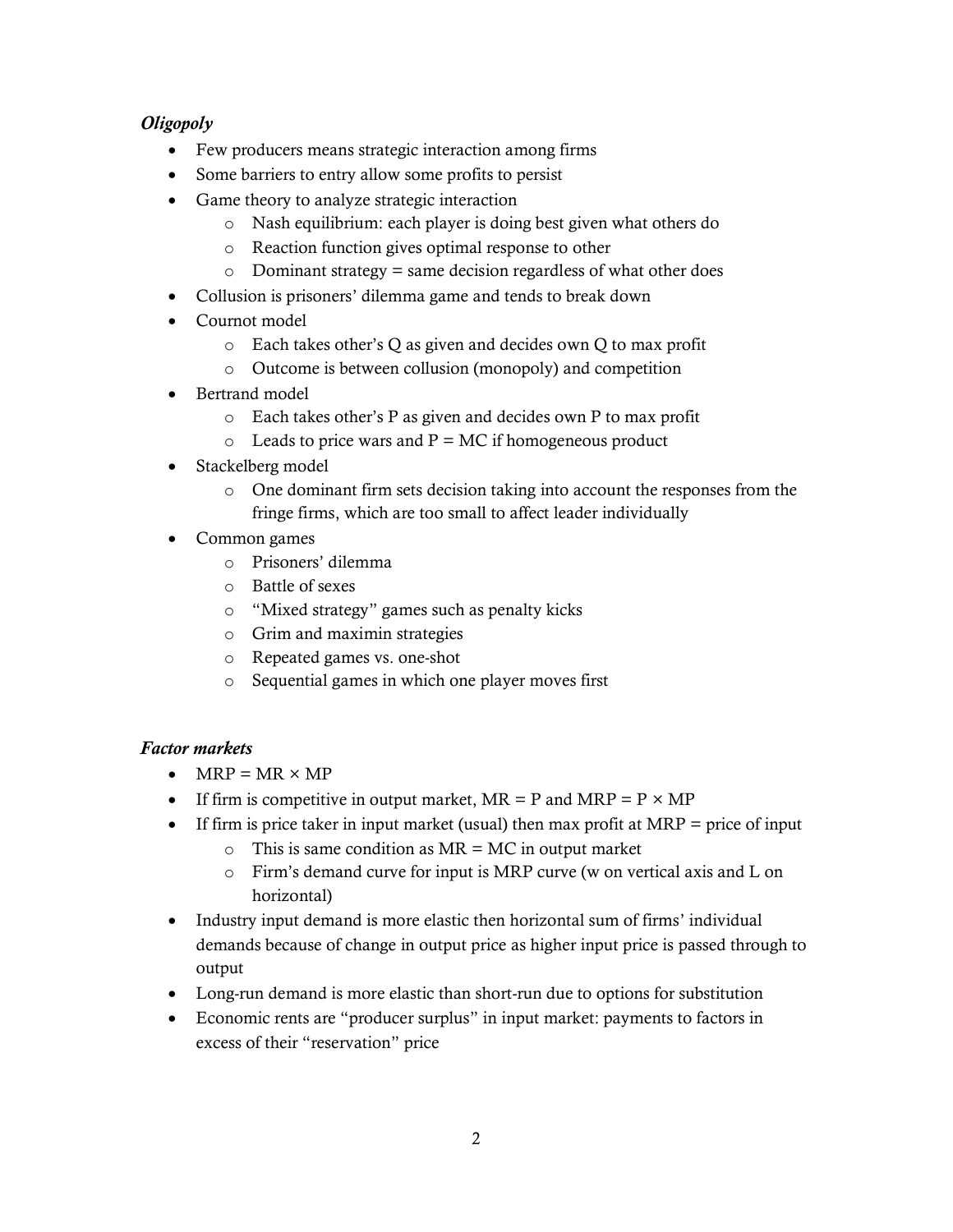# *Labor markets*

- Labor is different than other economic commodities
	- o Perfectly heterogeneous
	- o Workers have preferences about jobs
- Labor supply
	- o Trade-off between leisure and goods
	- o Substitution and income/wealth effect of change in wage
		- Labor supply curve will bend backward if income effect  $(-)$ dominates substitution effect (+)
- Human capital
	- o Acquired characteristics that advance productivity
	- o Education, experience, health
	- o Differences in amount and kind of human capital lead to segmentation in labor market
- Unions
	- o Act as collective monopoly in labor market
		- Would lead to inefficiency if market were otherwise competitive, but not if firms have monopsony power on the other side
	- o Manage labor relations within firm/industry
- Wage differentials
	- o Higher wages for:
		- **High productivity workers**
		- **Undesirable jobs**
- Efficiency wages to motivate workers
- Minimum wages
	- o May act like wage floor leading to unemployment in unskilled markets
	- o Probably little effect on most workers because their equilibrium wage is higher

# *Capital markets*

- $\bullet$  Capital = durable
	- o Physical vs. financial capital
	- o Capital is a stock, investment is flow of new capital
- Present value formula
- Bonds prices are negatively related to market interest rates (for any given coupon rate on the bond)
- Net present value = present value of the stream of benefits and costs associated with a project
	- o Invest in the project if  $NPV > 0$
	- o Rise in interest rate usually lowers NPV because benefits are in future and costs are now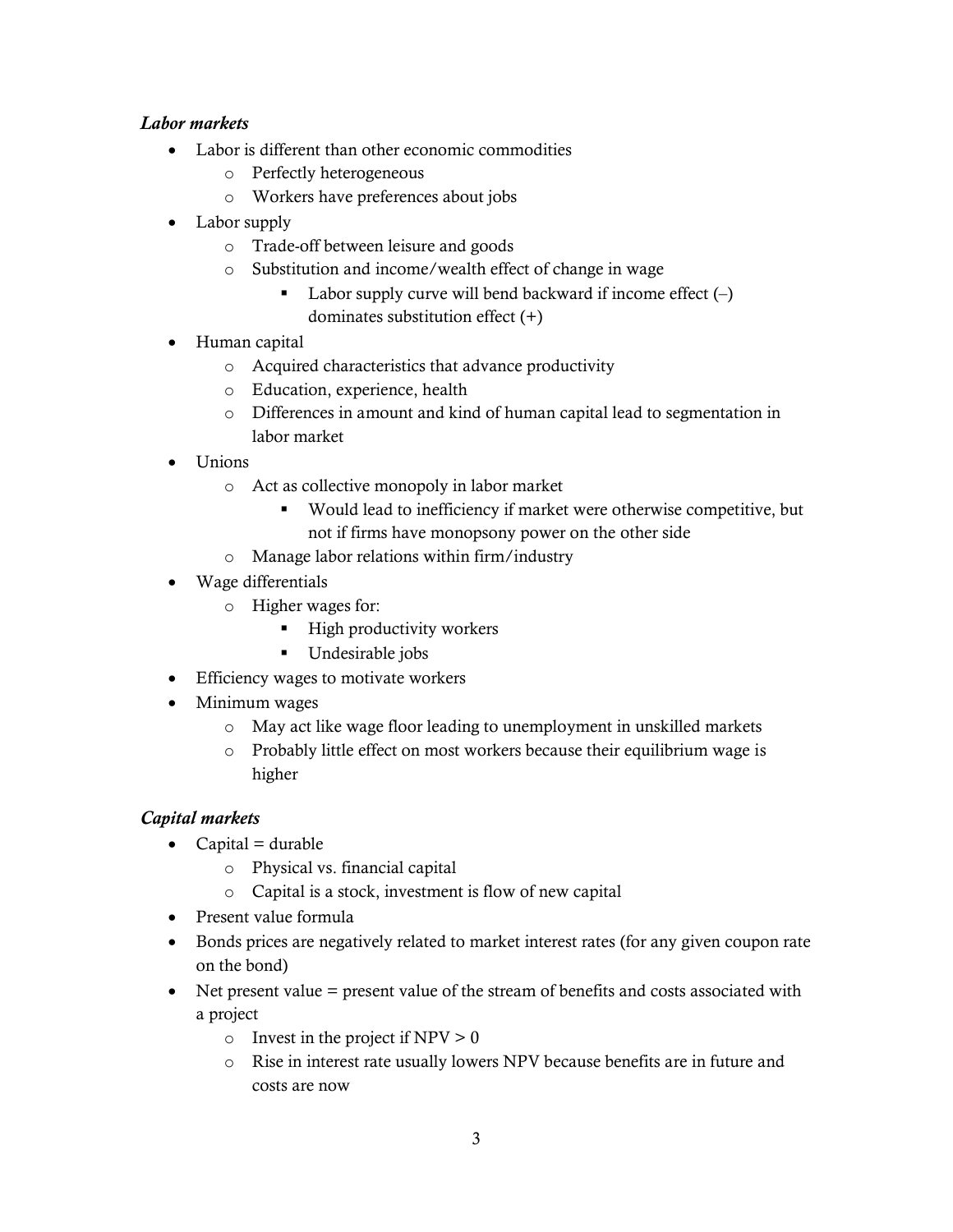- Nominal and real interest rates
- Real interest rate is equilibrium determined by supply and demand for loanable funds

#### *General equilibrium*

- Pareto optimality
- Efficiency in exchange: All have same MRS
- Efficiency in input use: All have same MRTS
- $\bullet$  Allocative efficiency: MRS = MRT
- Perfect competition assures all three through "invisible hand" of prices
- Edgeworth box
	- o From any endowment point, lens-shaped area is area of mutual gains
	- o Contract curve connects points of tangency between indifference curves
	- o All points on contract curve are efficient, but some are better for one consumer than the other
- First theorem of welfare economics: perfect competition is efficient
- Second theorem: different efficient points have different equality implications

# *Externalities*

- Positive or negative external effects of one's actions
- $\bullet$  Social cost/benefit = private plus external
- Private costs affect decisions, so presence of externalities leads to economic inefficiency
- Efficient amount of pollution is where marginal social cost of pollution = margain abatement cost
- Policies to redress externalities
	- o Pigouvian tax
	- o Emission standards (with or without cap and trade)
		- Cap and trade allows the "cheapest" sources of abatement to occur
- Coase theorem
	- o Private sector can settle externalities if transaction/negotiation costs are zero
	- o Clear property rights make this easier
	- o Not feasible in cases of many affected agents
- Tragedy of the commons
	- o Lack of property right means over-use of common-property resources (fishing case)

# *Public goods*

- Voluntary contribution experiment
- Nonrivalry and nonexcludability